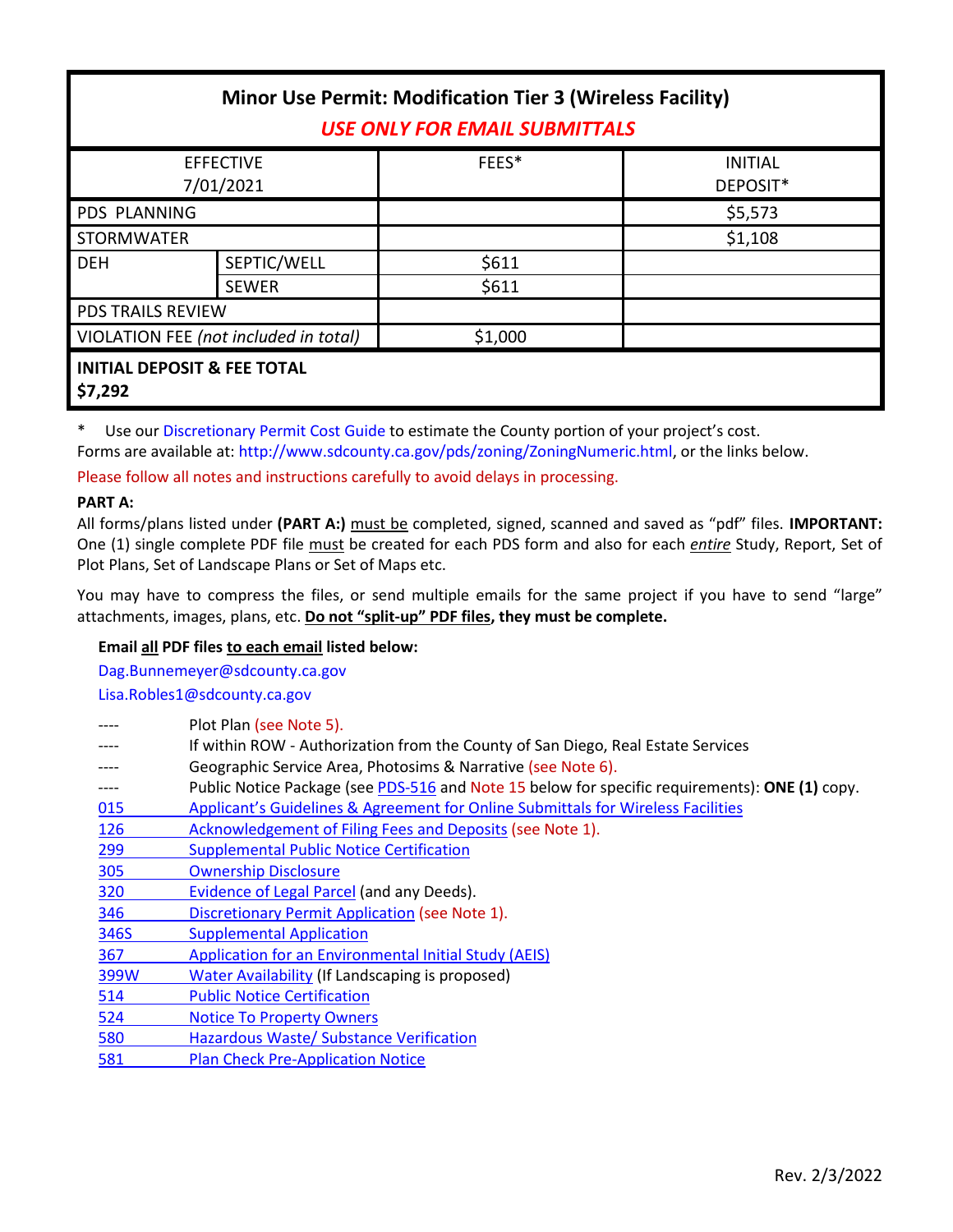## **Storm Water Management Documents:**

- **Step 1:** [Storm Water Intake Form for All Permit Applications](http://www.sandiegocounty.gov/content/dam/sdc/pds/zoning/formfields/SWQMP-Intake-Form.pdf) (see Notes 2, 3, 4).
- **Step 2: As determined by the Intake Form above, complete the required SWQMP below.** [Standard Project SWQMP](http://www.sandiegocounty.gov/content/dam/sdc/pds/zoning/formfields/SWQMP-Standard.pdf) (see Notes 2, 3, 4). **Or** [Priority Development \(PDP\) SWQMP](https://www.sandiegocounty.gov/content/sdc/dpw/watersheds/DevelopmentandConstruction/BMP_Design_Manual.html) (see Notes 2, 3, 4).

### **PART B:**

**All items listed below are for your information only. Please do not submit these forms.**

- 090 [Minimum Plot Plan Information](http://www.sdcounty.ca.gov/pds/docs/pds090.pdf)
- 209 [Defense and Indemnification Agreement FAQs](http://www.sdcounty.ca.gov/pds/zoning/formfields/PDS-PLN-209.pdf)
- 298 [Supplemental Public Notice Procedure](http://www.sdcounty.ca.gov/pds/zoning/formfields/PDS-PLN-298.pdf)
- [374 Resource Protection Study](http://www.sdcounty.ca.gov/pds/zoning/formfields/PDS-PLN-374.pdf)
- [515 Public Notice Procedure](http://www.sdcounty.ca.gov/pds/zoning/formfields/PDS-PLN-515.pdf)
- [516 Public Notice Applicant's Guide](http://www.sdcounty.ca.gov/pds/zoning/formfields/PDS-PLN-516.pdf)
- 565 [Minor Use Permit Applicant's Guide](http://www.sdcounty.ca.gov/pds/zoning/formfields/PDS-PLN-565.pdf)
- [906 Signature Requirements](http://www.sdcounty.ca.gov/pds/zoning/formfields/PDS-PLN-906.pdf) 
	- [Policy FP-2: Fire Code Compliance for Cellular](http://www.sdcounty.ca.gov/pds/zoning/formfields/POLICY-FP-2-2015.pdf) Facilities
		- [Policy G-3: Determination of Legal Parcel](http://www.sdcounty.ca.gov/pds/zoning/formfields/POLICY-G-3.pdf)

## **NOTES:**

## 1. **IMPORTANT:**

A Registered Property Owner **MUST SUBMIT** a **Signed Letter of Authorization** for an Agent if;

An Authorized Agent signs the PDS-346 form and is not the registered owner of the parcel.

- Or, the parcel is owned by two or more registered owners.
- Or, not all of the registered owners are signing the PDS-346 form.
- Or, the Authorized Agent is not the Financially Responsible Party.

Or, the parcel is owned by a Corporation.

## **ADDITIONALLY:**

Financially Responsible Party **MUST SIGN** form PDS-126.

Financially Responsible Party **INFORMATION MUST MATCH EXACTLY** on form PDS-126 Authorized Agent **may sign** form PDS-346 **ONLY IF ATTACHED** to a **Signed Letter of Authorization.**

- 2. Files CANNOT have any security restrictions or passwords. Please name each PDF file based on the "Title or PDS Form Number" of document being submitted (examples: Plot Plan, PDS-015, PDS-215, PDS-346, Storm Water Intake Form, Standard SWQMP, or PDP SWQMP).
- 3. The Storm Water Intake Form determines whether a project requires a Standard SWQMP or Priority Development Project (PDP) SWQMP. These forms and documents must be submitted as PDF files on the USB Flash Drive and have all required signatures.
- 4. One (1) single complete PDF file must be created for each PDS Form and also for each entire Study, Report, Set of Plot Plans, Set of Landscape Plans or Set of Maps etc. Do not "split-up" files, they must be complete.
- 5. Plot plans, elevation drawings, etc. (must be at least 11" x 17"). Plot plans must be drawn in standard engineer scale.
- 6. In addition to the above requirements, all wireless telecommunication projects are required to submit additional information listed under the Wireless Facilities Section in **PDS-565 Minor Use Permit Applicant's Guide**. (For example: Geographic Service Area Maps, Alternative Site Analysis, Photo-simulation, etc.). Electronic submittal must contain all required documents and a written narrative addressing the requirements listed in Section 6984 of the Zoning Ordinance.
- 7. Staff, please note on the PDS-346 if project qualifies for Policy FP-2. If the project qualifies for Policy FP-2 (the building is less than 300 sq. ft. and the proposed facility is not going into or attached to an existing building, i.e., church; and the site is not located within four fire districts (North County FPD, Rincon Del Diablo